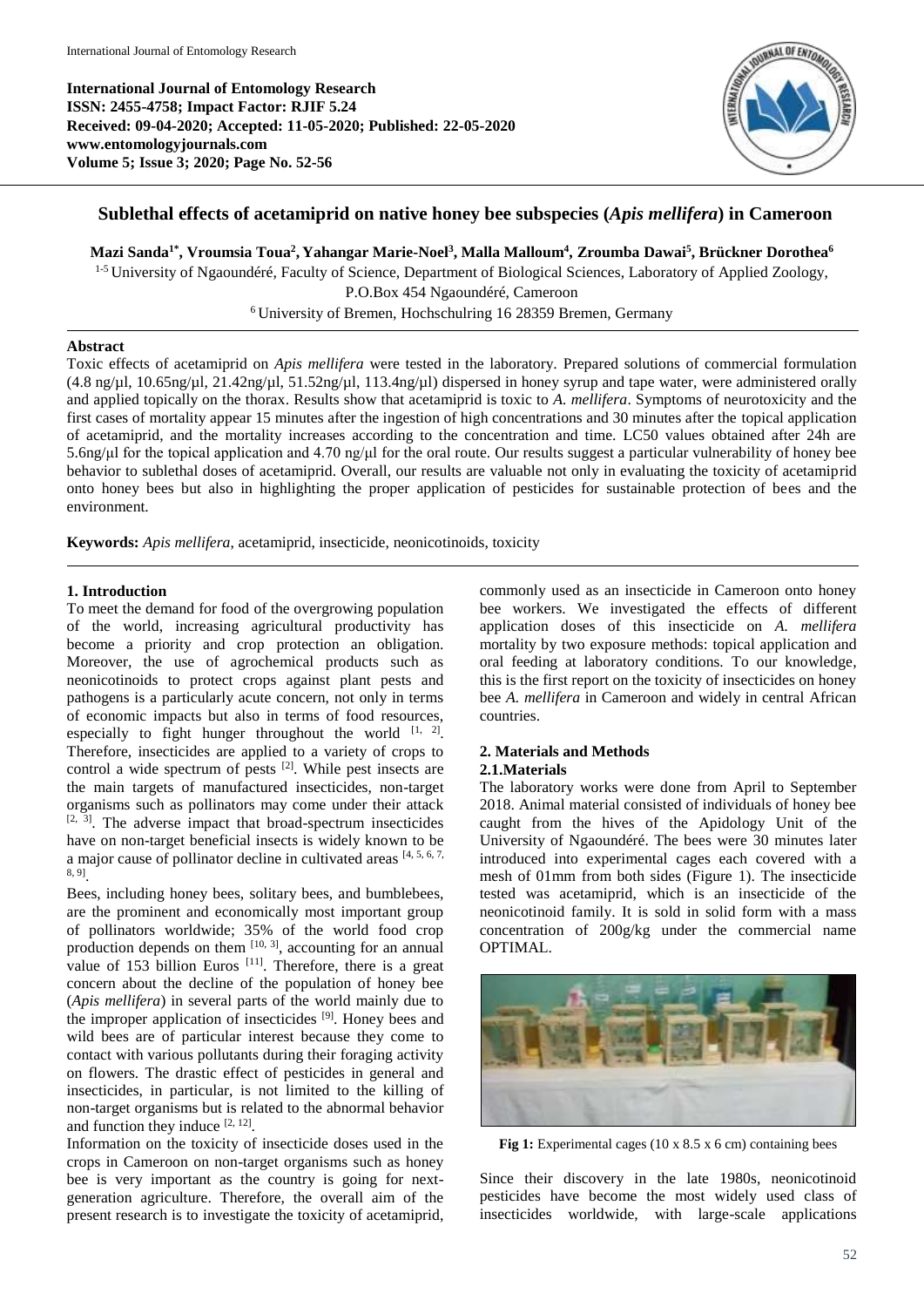ranging from plant protection, veterinary products, and biocides to invertebrate pest control in fish farming [13]. In this study, we focused our bioassay on acetamiprid (E)-N1- [(6-chloro-3-pyridyl)methyl]-N2-cyano-N1-methyl one of the most commonly misused neonicotinoid in crops protection in Adamaoua Region (Cameroon). Acetamiprid is known to be an ovicidal, larvicidal, and adulticidal, meaning it works at all stages of insect development.

### **2.2. Methods**

# **2.2.1. Experimental procedures**

Laboratory experiments were carried out with *A. mellifera*. Adult workers were obtained from the hives of the Apidology Unit of the University of Ngaoundéré.

Foraging workers were collected as explained by Iwasa *et al*. [14] . Briefly, hives were exposed to smoke twice for 30– 60 s before collection. Worker honey bees were collected by shaking from the top super or the front of the hives into a clean and large plastic container. The container was covered with a solid lid, and 30 min. Later, transported to the laboratory. The bees were thereafter kept in experimental cages (figure 1) in groups of 20 at  $25\pm2$  °C with  $65\pm5\%$  RH, and fed with honey syrup.

Acetamiprid was dissolved into a mixture of honey and tape water (syrup) to obtain the contaminated stock solution. The control stock solution was the syrup of honey without acetamiprid for the ingestion route. Acetamiprid was used at doses 4.8 ng/µl, 10.65ng/µl, 21.42ng/µl, 51.52ng/µl, 113.4ng/ $\mu$ l. The peasant stock solution (113.4 ng/ $\mu$ l) is the dilution made by peasant according to what they usually do and use to spread their crops.

For topical application, stock solutions were the mixture of acetamiprid and tape water, each concentration corresponding to one stock solution and the last being the peasant stock solution.

#### **2.2.2. Exposure assessment**

We had 3 treatments: treatment 1 consisted of tape water; treatment 2 syrup doses of acetamiprid in honey and treatment 3 peasant doses. Each treatment consisted of 3 cages of bees. All cages containing bees were stored at  $25 \pm$ 2°C. The test was repeated 3 times, each time renewing the bees according to the method 214 of OCDE<sup>[15]</sup> and that of 95 of <sup>[16]</sup> Commission d'Essaie Biologique <sup>[15]</sup>.

The acute toxicity of acetamiprid was evaluated on foragers by two methods, oral administration through spiked syrup and topical application at controlled laboratory conditions. The treatment of each concentration was composed of three replicates. Bees fed with honey solution only and those who received the application of tape water only onto their thorax were used as a control for indirect and direct routes respectively. The mortality was controlled after 1h, 4h, and 24h.

## **2.2.3.Topical application**

For the topical application technique, doses were applied onto the thorax of the bees using a micropipette. Care was taken not to spread the dose on the neck or wing hinges. Treated bees were transferred to the cages, each cage forming a replication with three replicates for each stock concentration. The treatments were kept at  $25\pm2\degree C$ ,  $65\pm5\%$ RH and observations of the behavior of treated bees started as soon as they are in the cage. The bees were observed from the thirst minute to 24h for mortality. Bees who did

not respond to mechanical stimuli were scored as dead. The mechanical stimuli were applied by touching the body of the bees upon each evaluation, using a thin paintbrush.

### **2.2.4.Oral administration**

For the oral administration bioassay, before the tests, bees were first starved for 2 hours at  $25 \pm 2$ °C, to facilitate the phenomenon of trophallaxis (mouth-to-mouth exchange of food) and to induce the same level of appetite <sup>[2]</sup>. Each lot of bee is fed with 200 μl (10μl per worker) of honey diluted with drilling water with 5 increasing concentrations of acetamiprid (stock solution) dissolved in water, for the test treatments, and honey diluted with water for the control.

### **2.2.5. Data analysis**

The percentages of mortality were calculated for each treatment in both bioassay methods and corrected using Abott's equation  $[17]$ . Means and standard error (SE) were determined from three independent replicates of each treatment. The log dose-response curves were used for the determination of LC50, LD50, and IC50 values for the insect bioassay according to probit analysis [18]. The confidence limits of 95% were determined by least-squares regression analysis. The analysis of variance (ANOVA) was used to evaluate differences between groups. A difference was considered statistically significant when  $P \le 0.05$ .

# **3. Results**

# **3.1. Results**

### **3.1.1Toxicity symptoms of acetamiprid on honey bee**

From direct observations of the behavior of the honey bees in cages after being contaminated, they showed obvious symptoms of poisoning, such as shaking and tremors, uncoordinated and uncontrolled movements, staggering, inability to take up a correct position of the body, and prolonged frenetic movement of the legs and rotation when in the supine position. The observed neurotoxicity symptoms increased with the concentration and time for the two routes. First cases of mortality were observed 15 minutes after the ingestion of the highest concentration  $(113.4$ ng/ $\mu$ l) and 30 minutes after the topical application of the lowest. For the peasant dose, these neurotoxicity symptoms occurred 20 minutes after the contact and 5 minutes after the ingestion of the contaminated solution. For the peasant does, for the direct contact, more than  $2/4<sup>th</sup>$ (16/20) died the first hour and the entire bees (20) died the second hour of the experiment. Through ingestion, all the bees (20) died in the first hour of the experiment.

The results of the direct contact toxicity are shown in Figure 2. It appears from this figure that the mortality increases according to the concentration used and the maximum mortality is reached 3 h after topical application where 100% mortality occurred at a concentration of 113.4 ng/μl. In contrast, the lowest concentration  $(4.8 \text{ ng/µl})$  resulted in the lowest mortality (31.65%). The difference is significant  $(p \le 0.05)$  between the means of the different concentrations (Figure 3). There is a relationship between the dose of acetamiprid administered by contact and the observed mortality. Moreover, it appears from the same figure that the more the concentration is higher, most quicker the mortality occurs. The maximum of the mortality is reached 4h after the topical application of the highest concentration  $(113.4$ ng/ $\mu$ l) of the product.

Our results are not in line with those of Laurino *et al*. [1] who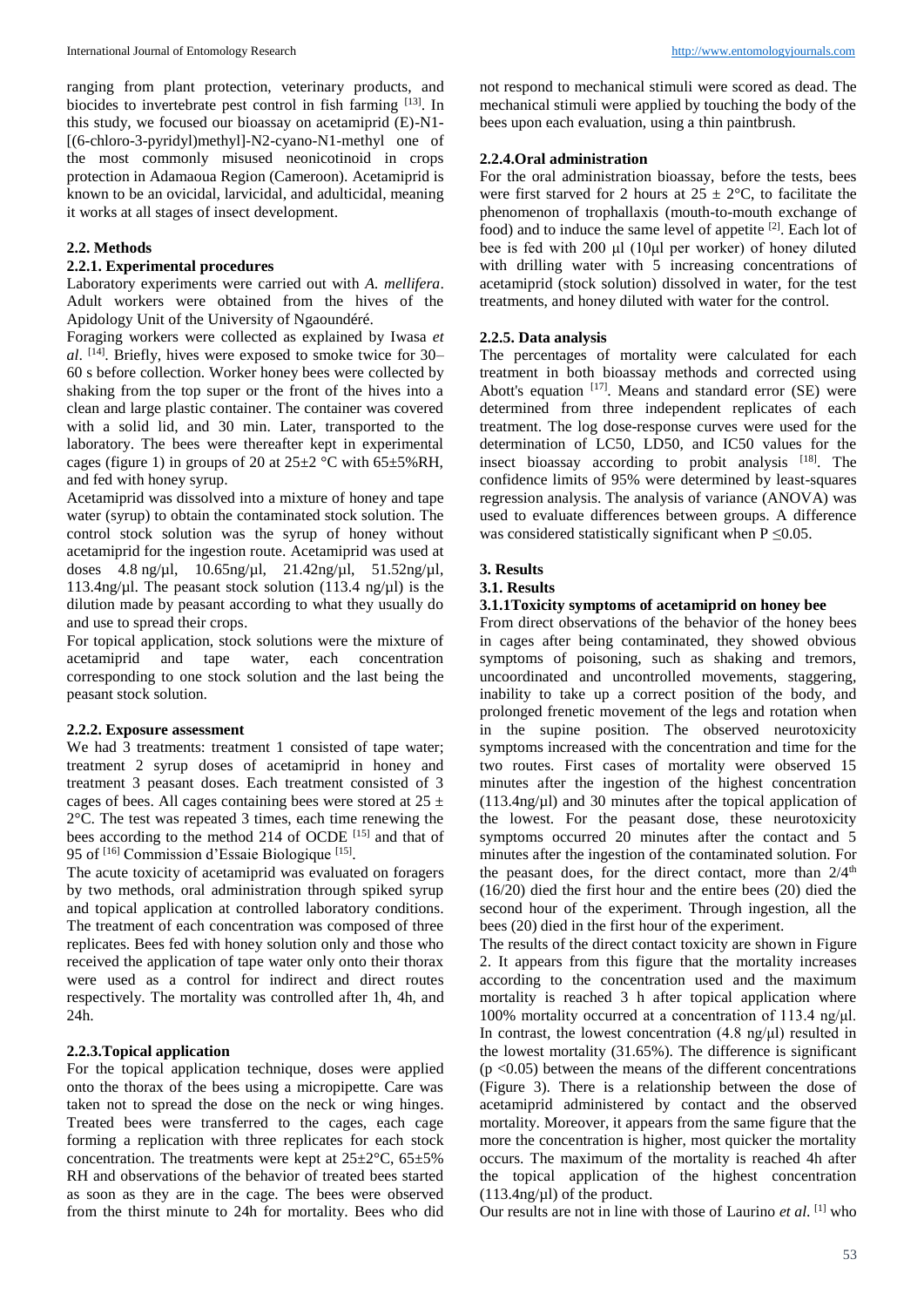found that acetamiprid and Thiacloprid showed no mortality in the direct tests even 72 h from test initiation.



**Fig 2:** Concentration-mortality relationship of acetamiprid through direct contact on bees



**Fig 3:** Regression line probit transformation of concentration after 1 (A), 4 (B) and 24 (C) hours of topical application of acetamiprid on bees

# **3.1.2. Sensitivity of bees**

The results of the indirect acute toxicity for these insecticides are shown in Figure 4. The mortality increases with the concentration administered. Indeed, there is a direct relationship between the administered concentration and the observed mortality. The maximum mortality is reached after 1 h if 113.4ng/μl of acetamiprid is administered. There is a significant difference between the means of different concentrations ( $p \le 0.05$ ). There is a strong relationship between the dose of acetamiprid administered by contact and the observed mortality (Figure 5).



**Fig 4:** Concentration-mortality relationship of acetamiprid through indirect contact on bees



**Fig 5:** Regression line probit transformation of acetamiprid concentrations after 1 (A), 4 (B) and 24 (C) hours of ingestion

Determination of LC50 of acetamiprid on honey bees through oral and topical application

After topical application and ingestion of acetamiprid, mortality is monitored for 24h bees being observed from their cages. The LC50 values are determined from the regression lines obtained by probit transformations of the corrected percentages and decimal log transformations of the administered concentrations. The values are grouped in Table 1. The LC50 values of acetamiprid obtained after 1 h, 4 h, and 24 h are respectively 20.99ng/μl, 7.41ng/μl, and 5.26ng/μl for topical toxicity, and 43.19ng/μl, 6.79ng/μl, and 4.70ng/μl oral ingestion.

Table 1: CL<sub>50</sub> of acetamiprid on honey bees

|           | $CL50$ (ng/ul/bee)   |                |                   |
|-----------|----------------------|----------------|-------------------|
|           | Acetamiprid          |                |                   |
| Hours     | 1h                   | 4h             | 24h               |
| Contact   | $20.99$ <sup>a</sup> | $7.41^{\rm a}$ | 5.26 <sup>a</sup> |
| Ingestion | 43.19 <sup>b</sup>   | 6.79ª          | 4 70ª             |

It appears from this table that there is no significant difference between LC50 from ingestion and topical application after 24h ( $p < 0.05$ ).

### **4. Discussion**

Observed symptoms induced by acetamiprid on honey bees Poisoning symptoms similar to those observed in the trials had already been reported by  $[19, 20, 21]$  and  $[22]$  for various neonicotinoid insecticides. Moreover, the memory and communication abilities of bees could be impaired as shown by [7, 21, 22] .

Test results presented in this paper are in line with those reported in the literature even if most concern Imidacloprid on *A. m. mellifera* and *A. m. caucasica* by [23, 24, 25, 26, 27, 28, 29, <sup>30, 1</sup>. These poisoning symptoms linked to the concentration and the route of contamination.

### **4.1.Honey bee toxicity bioassays through direct and indirect contamination**

*Apis mellifera* bees are susceptible to acetamiprid. Mortality increases as the concentration used increases and the higher the concentration, the faster death occurs. The maximum mortality is reached after 3 hours of treatment at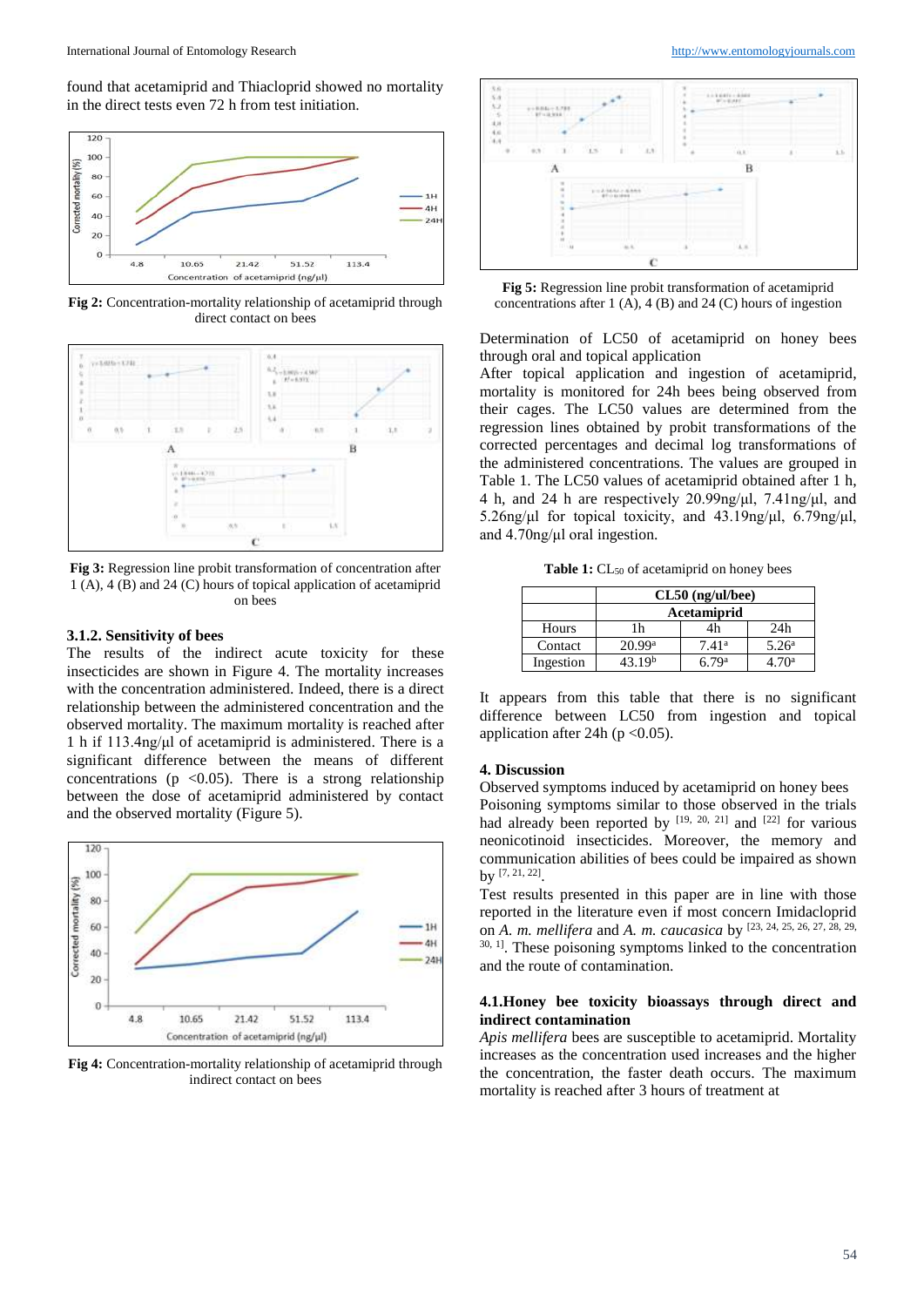113.4 ng/μl through the direct and indirect application. Similar findings were done by  $[31]$  with thiamethoxam where 100% mortality was generated at 26.01ng/μl/bee after 24 hours with *A. m. intermissa*. [32] obtained 100% of death at 290 ng/μl/bee with thunderous after 24 hours. Our results are not in line with those of [1] who found that acetamiprid and Thiacloprid showed no mortality in the indirect tests even 72 h from test initiation. Moreover, the higher the concentration is, the quicker the mortality. Therefore, the difference in the sensitivity of bees may vary with the speed of action of the products  $[33]$ . made the same observations with deltamethrin at 239,50ng/μl/bee where he found maximum mortality after 24 hours.

# **4.2. LC50 through oral and topical bioassays of acetamiprid on** *Apis mellifera*

Laboratory bioassays were conducted to determine the oral and contact toxicity of acetamiprid to *A. mellifera* bees. The LC50 values obtained at 1 h, 4 h, and 24 h are respectively 20.99ng/μl, 7.41ng/μl, and 5.26ng/μl for the topical toxicity, and 43.19ng/μl, 6.79ng/μl, and 4.70ng/μl orally. Analysis of variance confirms that there is no significant difference between oral and topical LC50 for acetamiprid after 24 hours <sup>[23]</sup>. found that imidacloprid is more toxic when ingested than topically. Meanwhile <sup>[31]</sup>, found a value of 12.29ng/μl orally and 26.01ng/μl per contact on *A. m. intermissa* after 24 h with thiamethoxam. Besides <sup>[33]</sup>, reports an LD50 of 109.72ng/ab through topical application and 239.50ng/bee through ingestion with deltamethrin. Similarly, the toxicity of organophosphates, such as chlorpyrifos, appears 4 times higher through contact than the oral route <sup>[34]</sup>. At the highest dose, direct contact of the nicotinoid on bees killed quicker than via ingestion [33]. reported that the product ingested passes through the detoxification organs, the intestine and Malpighi tubes, before being distributed throughout the body. On the other hand, the product applied to the thorax passes through the cuticle and waxy tubules and the distribution in the body occurs directly, more particularly in most lipophilic zones. Moreover, it is known that acetamiprid is a neonicotinoid insecticide that works by antagonizing the nicotine acetylcholine receptors in the neural pathways. This causes interruption of brain signals throughout the insect's body.

### **5. Conclusion**

Insecticides can induce more or less serious effects on neural functions that can lead to an impairment of behavior and physiological functions. The mechanisms by which insecticides elicit their effects are not restricted to the exclusive interaction between the active substance and the molecular target responsible for the insecticidal action. Time appears as an important factor in insecticide toxicity. The route and the mode of exposure (acute, subchronic or chronic) play a particularly determining role in nature and the intensity of the effects induced, and are often involved in differential effects elicited by a given substance. The potential means to decrease the side effects of pesticides in the beneficial organisms, particularly the honey bees and pollinators, are of great concern. The acetamiprid tested in this study is one of the most used and misused in the Adamaoua Region. The study, carried out, demonstrated that this insecticide is characterized in *A. mellifera* by the appearance of the symptoms of neurotoxicity such as disordered and fast movements, convulsions followed by

tremors, and the mortality occurring after 15 minutes through ingestion and 5 minutes through topical application of high concentration. Similarly, in *A. mellifera*, there is a directly proportional relationship between the administered concentration of acetamiprid and observed mortality and then between mortality and time. Also, the study found that acetamiprid, widely used by farmers, is toxic and that there is no significant difference between topical and oral toxicity 24 hours after being contaminated. These results confirm the danger associated with this insecticide and should not be used during the flowering period of the plants to limit the risk of bee poisoning. More importantly, it would be wise to go for integrated pest management for sustainable management of our environment.

### **6. Acknowledgment**

We would like to be grateful to the University of Ngaoundéré, the Faculty of Science and the Laboratory of Applied Zoology for allowing us to conduct this research.

### **7. References**

- 1. Laurino D, Porporato M, Patetta A, Manino A. Toxicity of neonicotinoid insecticides to honey bees laboratory tests. Bull. Insectol. 2011; 64(1):107-113
- 2. Badawy MEI, Hoda MN, Entsar IR. Toxicity and biochemical changes in the honey bee *Apis mellifera* exposed to four insecticides under laboratory conditions. Apidologie, 2015; 46(2):177-193.
- 3. Velthuis, HHW, Van Doorn A. A century of advances in bumblebee domestication and the economic and environmental aspects of its commercialization for pollination. Apidologie. 2006; 37(3):421–451
- 4. Blacquiere T, Smagghe G, Cornelis AM, van Gestel, Mommaerts V. Neonicotinoids in bees: a review on concentrations, side-effects, and risk assessment. Ecotoxicology. 2012; 21(5):973-992.
- 5. Costa EM, Araujo EL, Maia AVP, Silva FEL, Bezerra CES, Silva GJ, *et al*. Toxicity of insecticides used in the Brazilian melon crop to the honeybee *Apis mellifera* under laboratory conditions. Apidologie. 2014; 45(11):34-44.
- 6. Decourtye A, Armengaud C, Renou M, Devillers J, Cluzeau S, Gauthier M, *et al*. Imidacloprid impairs memory and brain metabolism in the honeybee (*Apis mellifera* L.). Pest Biochem Physiol. 2004; 78(12):83- 92
- 7. Desneux N, Decourtye A, Delpuech JM. The sublethal effects of pesticides on beneficial arthropods. Annu Rev Entomol. 2007; 52:81-106.
- 8. Johnson RM, Ellis MD, Mullin CA, Frazier M. Pesticides and honey bee toxicity – USA. Apidologie0 2010; 41:312-331.
- 9. VanEngelsdorp D, Meixner MD. A historical review of managed honey bee populations in Europe and the United States and the factors that may affect them. J. Invertebr Pathol. 2010; 103:S80-S95.
- 10. Klein AM, Vaissière BE, Cane JH, Steffan-Dewenter I, Cunningham SA, Kremen C, *et al*. Importance of pollinators in changing landscapes for world crops. Proceedings of the Royal Society, London (B). 2007; 274:303-313.
- 11. Gallai N, Salles JM, Settele J, Vaissière BE. Economic valuation of the vulnerability of world agriculture confronted with pollinator decline. Ecol. Econ. 2009;